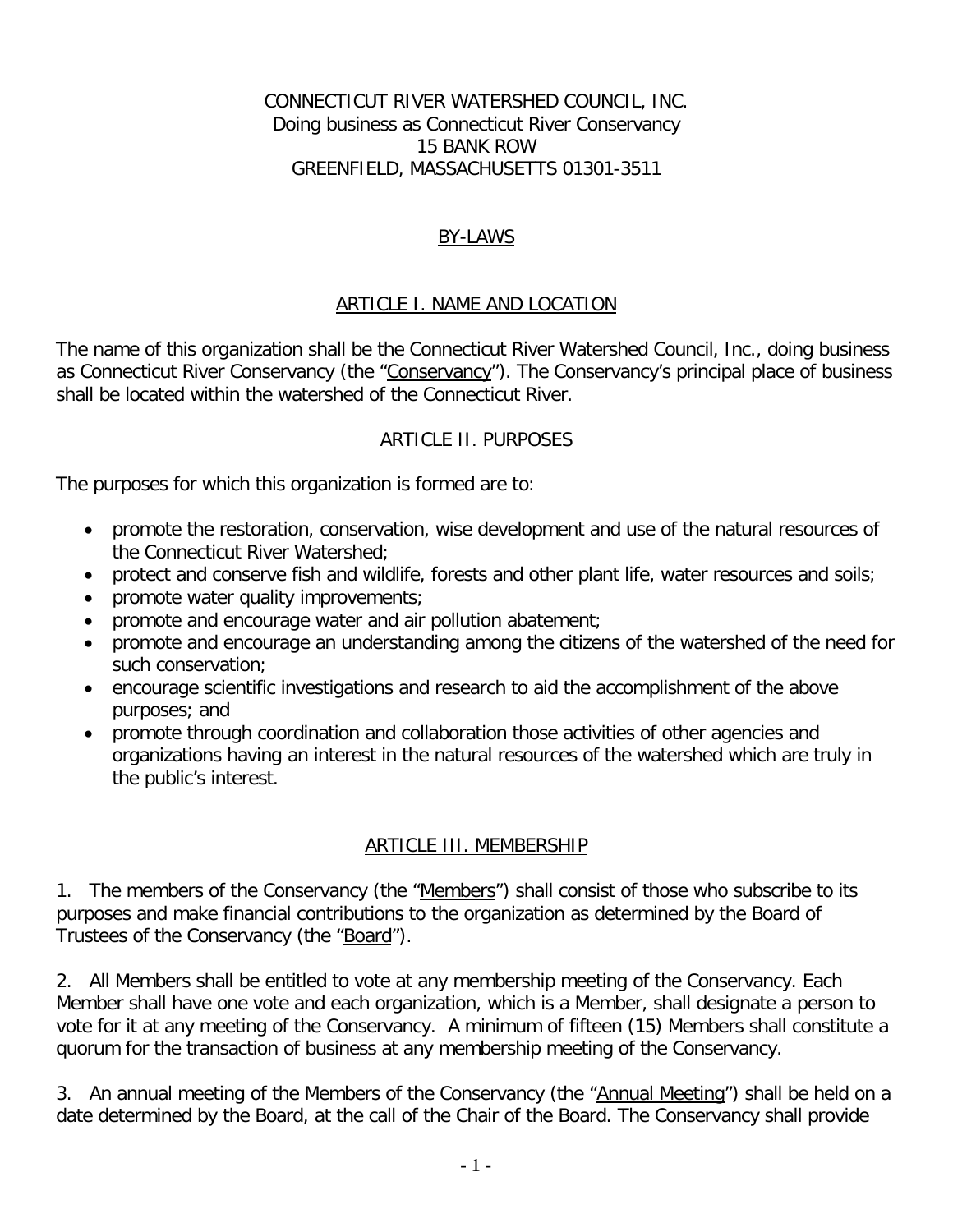written notice to the Members of the date of each Annual Meeting not less than 60 days prior to the Annual Meeting.

At the Annual Meeting, a report shall be presented to the Members by the Board on the activities and business of the Conservancy during the preceding fiscal year. This shall include a report of financial transactions and condition of the Conservancy and such other business as may properly come before the meeting.

At the Annual Meeting, the Members shall vote in person on a slate of candidates submitted by the Governance Committee for election to the Board. Members may also place trustee candidates into nomination by presenting a nominating petition signed by at least twenty-five (25) Members in good standing to the Secretary within 30 days of the delivery of the note of the Annual Meeting.

4. A special meeting of the Members may be called at any time upon (a) a resolution adopted by a majority of the Board or (b) petition of 50 Members or 5% of the membership, whichever is less (with membership as of such date determined by the Secretary). Notice of any such meeting shall be given by the Secretary by regular or electronic mail at least ten days prior to such meeting to each Member of the Conservancy entitled to vote, and setting forth the purpose of such meeting.

5. The Board may determine that, for any Annual Meeting or special meeting of the Members, the Members may vote by proxy, rather than in person. The Board shall notify the Members if voting by proxy is permitted for a particular meeting in the written notice of such meeting delivered to the Members.

# ARTICLE IV. BOARD OF TRUSTEES

1. Authority. The Board shall exercise all the corporate powers of the Conservancy. It shall control and manage all of the property, business, and affairs of the Conservancy.

2. Number. The Board shall consist of up to twenty-four (24) Trustees with equitable representation from Connecticut, Massachusetts, Vermont and New Hampshire to provide balance. All Trustees must be Members in good standing.

The Board shall be divided into three groups (classes), so that the terms of one-third its total shall expire each year. Trustees shall be elected by a majority of the Members present in person at the Annual Meeting.

Trustees may be elected to terms of up to three (3) years. A Trustee may serve no more than three (3) consecutive terms or nine (9) years. The Board may, with a majority vote and at its discretion, extend the term of any Trustee up to one year. A Trustee may be re-elected to the Board after stepping down for a year.

3. Corporate Officers. The officers of the Conservancy (the "Officers") shall be a Chair of the Board, a Vice-Chair, a Secretary and a Treasurer. The Officers shall be nominated by the Governance Committee and elected by the Board at the Annual Meeting or another meeting of the Board. Officers shall serve a two year term or until their successors shall qualify. Each Officer shall be a Trustee of the Conservancy.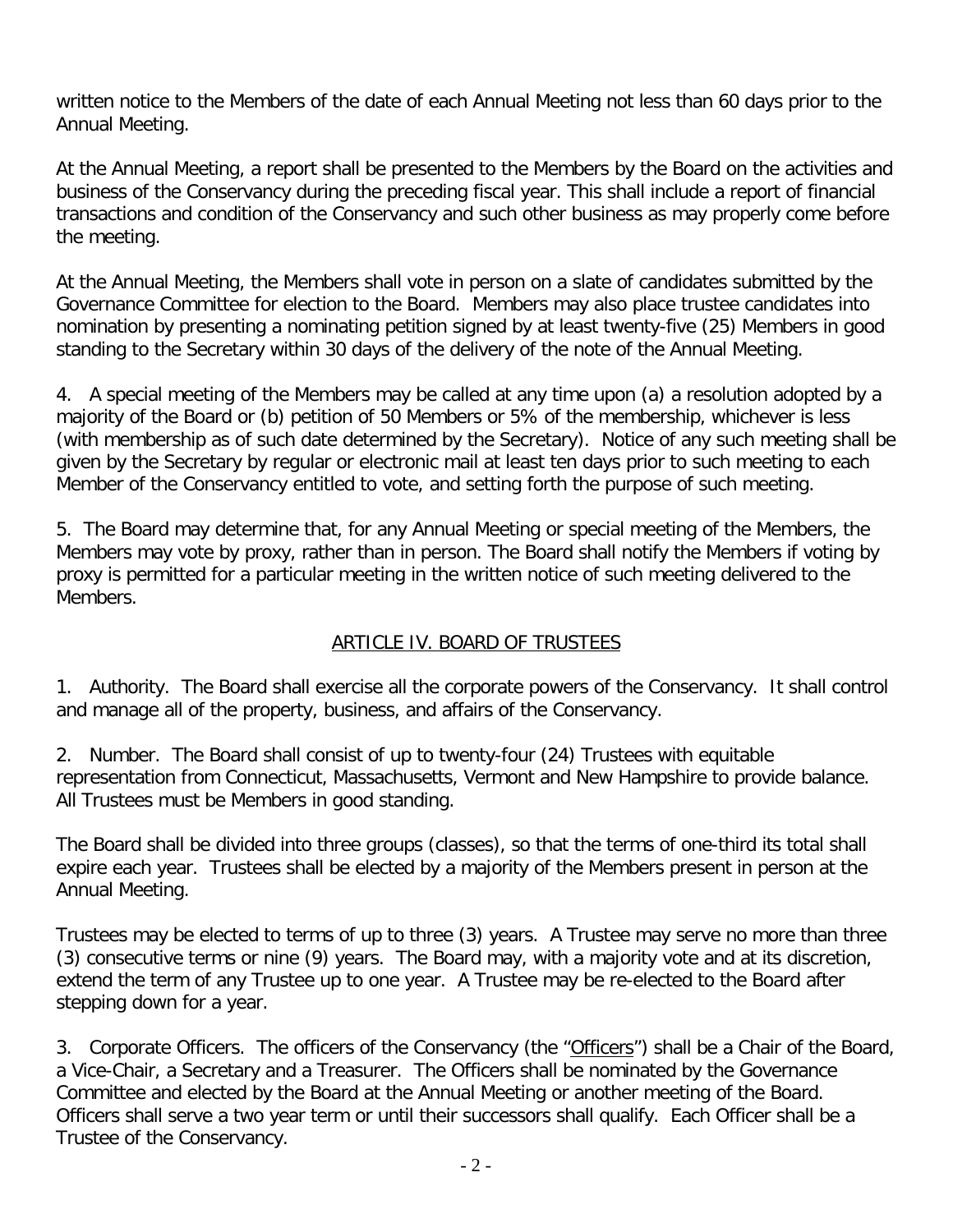The Board may from time-to-time provide for or appoint such other officers and agents, including one or more assistant secretaries, one or more assistant treasurers and such committees as they shall determine, and fix the duties, powers and terms of such service of such agents, officers or committees as they shall appoint.

4. Vacancies. Any vacancy on the Board or among the Officers due to the death, resignation, removal, or otherwise of a Trustee, shall be filled by vote of the Board at a regular or special meeting of the Board for the unexpired term to which such vacancy relates. In filling vacancies, the Board shall seek to maintain a representative balance on the Board.

5. Removal. A Trustee whose activities, comments or other actions are deemed to be contrary to the interests of the Conservancy may be removed from office for cause upon a two-thirds majority vote of the Board meeting in regular or special session. An individual to be removed from office shall be notified in advance of any such meeting, presented with an explanation of why his or her removal is proposed, and allowed a reasonable opportunity at the meeting to defend his or her actions.

6. Honorary Trustees. From time-to-time, Members of the Conservancy may be bestowed with the title of Honorary Trustee. Said individual(s) shall be recommended by the Governance Committee and designated an Honorary Trustee by the Board. Honorary Trustees shall be non-voting Members of the Board. Their terms shall be for life, or until voluntary termination by the Honorary Trustee or their removal for cause.

7. Conflicts of Interest. Trustees shall annually sign a conflict of interest declaration. In addition, whenever a director, officer or trustee has a financial or personal interest in any matter coming before the Board, the affected person shall (a) fully disclose the nature of the interest and (b) withdraw from discussion, lobbying, and voting on the matter. Any transaction or vote involving a potential conflict of interest shall be approved only when a majority of disinterested board Members determine that it is in the best interest of the organization to do so. The minutes of meetings at which such votes are taken shall record such disclosure, abstention and rationale for approval.

# ARTICLE V. MEETINGS OF THE BOARD

1. Regular meetings of the Board shall be held at the call of the Chair, on such day, hours, and place as the Chair may prescribe. The Board shall meet at least four (4) times each year in addition to the Annual Meeting. Fifty percent (50%) plus one of the Trustees must be present to constitute a quorum for the transaction of business at any regular or special meeting of the Board.

2. Special meetings of the Board may be called at any time by the Chair, or by at least six Trustees. Notice of any regular or special meeting of the Board shall be given to each Trustee by mail, telephone, email or otherwise, in time to afford each Trustee opportunity to attend such meeting. Such notice shall state the purpose of any special meeting.

Such meetings may occur by means of conference telephone or similar equipment allowing all Trustees to hear each other at the same time and to participate in any discussion or votes. Minutes and a record of all votes shall be duly recorded by the Secretary.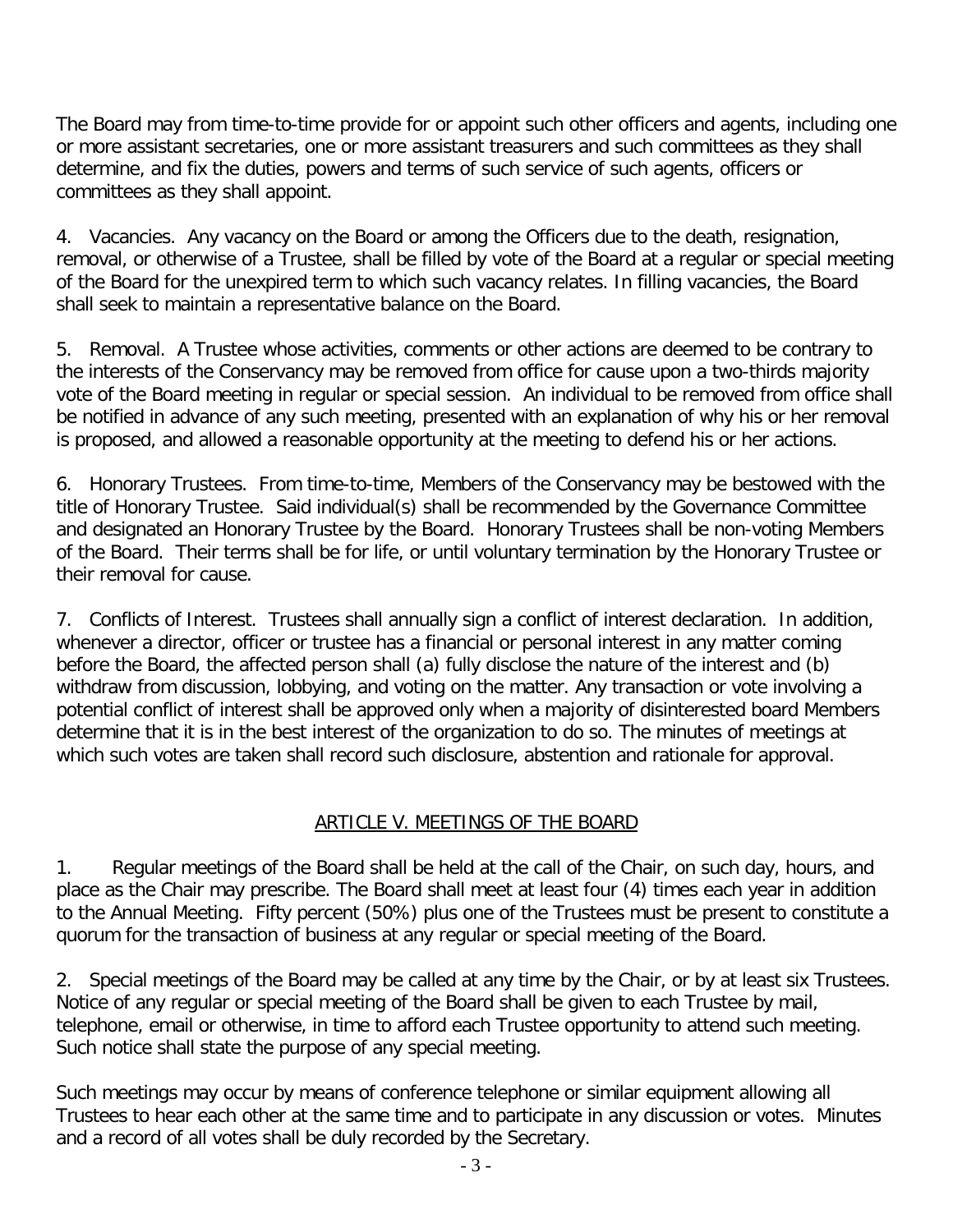3. Regular attendance and participation at Board meetings by all Trustees is vital to the Conservancy's effectiveness.

# ARTICLE VI. DUTIES OF THE OFFICERS

1. Chair of the Board. The Chair shall preside at all membership meetings and elections of the Conservancy or of meetings of the Board and shall have a casting vote. The Chair shall be an exofficio member of all standing and appointed committees. The Chair shall exercise and maintain general supervision and control over the affairs of the Conservancy subject to the power and authority of the Board.

The Chair shall appoint the chairs and members to committees in accordance with these By-Laws and after consultation with the Board.

The Chair shall execute all deeds and instruments on behalf of the Conservancy with regard to the Conservancy's interest in real estate and property. The Chair may delegate authority for the execution of contracts and other financial obligations to the Executive Director. The specifics of this delegation shall be described in a written policy approved by the Board.

2. Vice Chair. The Vice Chair shall also serve as Chair of an Advisory committee excepting the Finance Committee and shall perform such duties as assigned by the Board or by the Chair of the Board. The Vice Chair shall exercise the powers and perform the duties of the Chair of the Board in the absence or disability of the latter, or in the case of a vacancy in the office of Chair.

3. Executive Director. The Executive Director shall be the chief operating officer of the Conservancy as well as responsible for supervising the advocacy and technical water quality programs of the Conservancy. The Executive Director shall be appointed by the Board and shall serve at the pleasure of the Board. The Executive Director shall perform such duties as may be prescribed by the Board and the Chair. The Executive Director may appoint staff as authorized by the Board and shall be supervised by the Chair.

4. Secretary. The Secretary shall be responsible for keeping a record of all proceedings and all actions taken by the Board; keeping such minutes separately and in good order; issuing all notices of meetings as provided herein; handling all correspondence of the Board and Executive Committee; and managing all records of the Board and Executive Committee. An Assistant Secretary may be appointed who shall perform such duties as may be delegated by the Secretary and who shall perform the duties of the Secretary in the event of the latter's absence or disability.

5. Treasurer. The Treasurer shall be responsible for the receipt and custody of all the monies and securities of the Conservancy, shall supervise the keeping and auditing of all books of account, ensure sufficient financial controls and procedures are in place and effect, and shall direct the deposit of all monies in a bank or banks to the credit of and in the name of the Conservancy. The Board shall either designate such depository or authorize the Treasurer to do so.

The Treasurer shall sign or countersign such instruments as determined by policy set by the Board.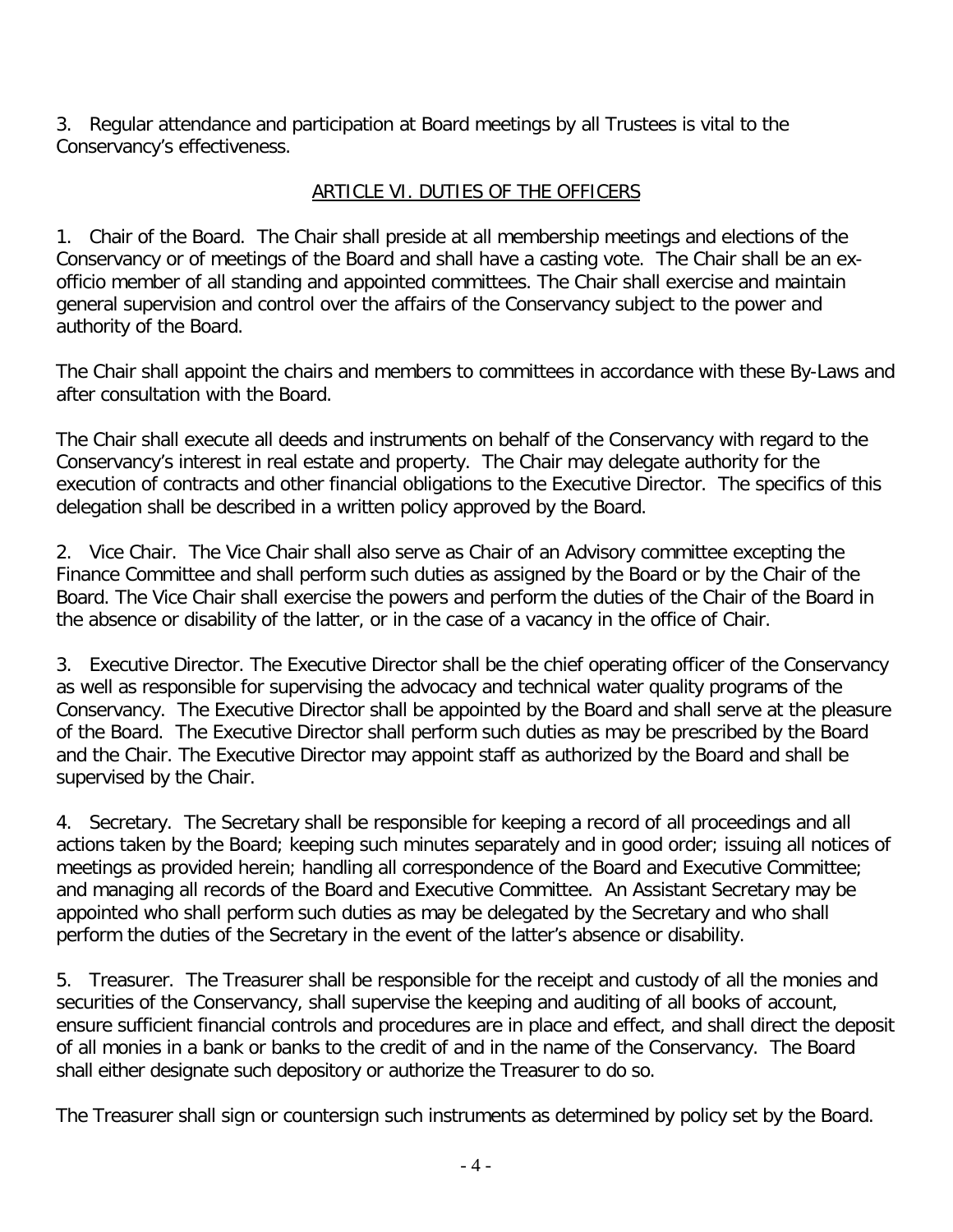6. The Corporate Officers and Trustees, not including the Executive Director, shall perform their respective duties without compensation.

### ARTICLE VII. COMMITTEES

1. There shall be one (1) standing committee of the Board: the Executive Committee. There shall be four (4) non-board advisory committees: the Governance Committee, the Finance Committee, the Development Committee, and the Strategic Planning Committee (the "Advisory Committees" and, together with the Executive Committee, the "Committees"). As set forth below, the Executive Committee shall be empowered to act on behalf of and with the full authority of the Board, and shall exercise the functions of the Board. The Advisory Committees shall be advisory in nature only, shall not be empowered to act on behalf of and with the full authority of the Board, and shall not exercise the functions of the Board.

Committee members must be Members of the Conservancy. All Trustees will be asked to participate actively on one or more Committees. Committee members and chairs shall serve until their successors are duly appointed.

2. Executive Committee. The Executive Committee shall include four to six (4 – 6) Trustees, who shall be the elected Corporate Officers, and may include one or two other Trustees selected by the Board. The Executive Director shall be an ex-officio member.

The Executive Committee may meet between regular meetings of the Board or on the call of the Chair. It is empowered to act on behalf of and with the full authority of the Board. Any action of the Executive Committee shall require a quorum majority vote of that committee's members, and shall then be ratified by the Board at its next meeting. The Executive Committee shall perform an annual performance evaluation of the Executive Director and report the results to the Board.

In the event the Executive Committee cannot meet in person to conduct necessary business, it may hold meetings by means of conference telephone or similar equipment allowing all members to hear each other at the same time and to participate in any discussion or votes. Minutes and records of any votes shall be duly recorded by the Secretary.

3. Governance Committee. The Governance Committee shall consist of Trustees and Members appointed and removed by the Chair. The Committee shall consist of equitable representation from all four states. The Executive Director shall serve as an ex officio member.

Governance duties with assistance from the Executive Director shall include policy development, a review of the By Laws at least every five (5) years, and general procedural review regarding board satisfaction and effectiveness. The conclusions of the Governance Committee shall be presented to the Board for consideration.

Each year, the Governance Committee shall develop a list of qualified trustee candidates with a range of relevant expertise and diverse backgrounds, for presentation to the Board, from which list the Board will develop a slate of nominees for election to the Board by the general membership at the Annual Meeting. The Committee shall also develop and present a slate of Officers for election by the Board at the Annual Meeting or at the next regular meeting of the Board.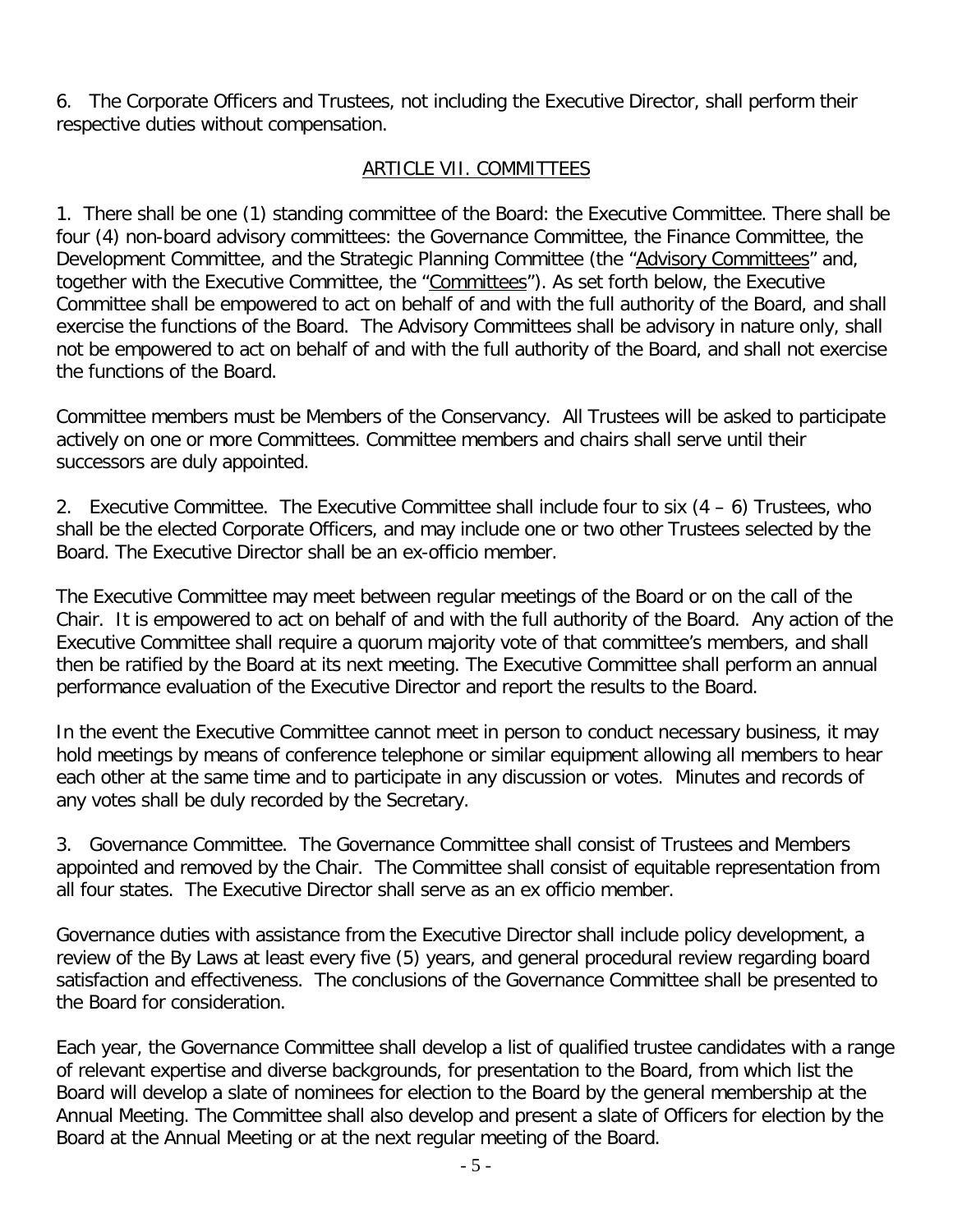4. Strategic Planning Committee. The Strategic Planning Committee shall consist of Trustees and Members appointed and removed by the Chair. The Strategic Planning Committee shall develop a strategic plan to be approved by the Board. The plan shall be developed with the assistance of the Executive Director, program and development staff. The Strategic Planning Committee shall be responsible for assisting the Board and staff in implementing the plan. Twice per year the Strategic Planning Committee shall review and assess the Conservancy's progress in attaining the goals and objectives set forth in the plan and report the results to the Board. Every five (5) years, the Strategic Planning Committee shall evaluate and, if necessary, propose revisions to such plan for review by the Board, evaluating the Conservancy's goals and reflecting on the conservation needs of the Connecticut River watershed.

5. Finance Committee. The Finance Committee shall consist of Trustees and Members appointed and removed by the Chair. The Finance Committee shall be led by the Treasurer and include at least three other members (who may be Trustees or Members) with experience in finance, accounting, or non-profit administration. The Treasurer shall be Committee Chair.

The Finance Committee shall draft an annual budget for submission to the Board, recommend ways and means of financing the budget, manage cash and securities, and recommend proper handling of any property, endowments, and other assets of the Conservancy. The Finance Committee shall ensure that an annual audit of accounts be prepared by an independent auditor, shall review and approve the annual audit, and shall present the audit report and any related tax or corporate filings to the Board for their final adoption. The Finance Committee shall review and evaluate the Conservancy's bookkeeping, grants reporting, and accounting systems on a basis sufficient to ensure the sound operation of the organization. The Finance Committee shall ensure that there exists a written set of financial controls that describe how important financial transactions, such as receipt of cash, use of credit or debit cards, and expense approvals, are to be handled. These financial controls shall be reviewed and adopted by the Board.

6. Development Committee. The Development Committee shall consist of Trustees and Members appointed and removed by the Chair. The Development Committee shall consist of equitable representation from all four states. The Executive Director and Development Director shall be exofficio committee members. The Chair shall designate the Committee Chair.

The Development Committee shall advise the Board on fundraising with respect to membership development, major donors, corporate support, and fundraising campaigns for operating, capital and/or endowment purposes. The Development Committee shall organize and implement fundraising efforts with the assistance of the Board, the Executive Director, and Development Director.

The Development Committee may coordinate fundraising events, oversee fundraising campaigns, and carry out other activities in consultation with the Board and staff that will raise funding to support operating costs and provide visibility for the Conservancy.

7. The Chair of the Board, with the approval of the Board, may appoint such other committees as may be deemed necessary from time-to-time for the efficient operation of the Conservancy.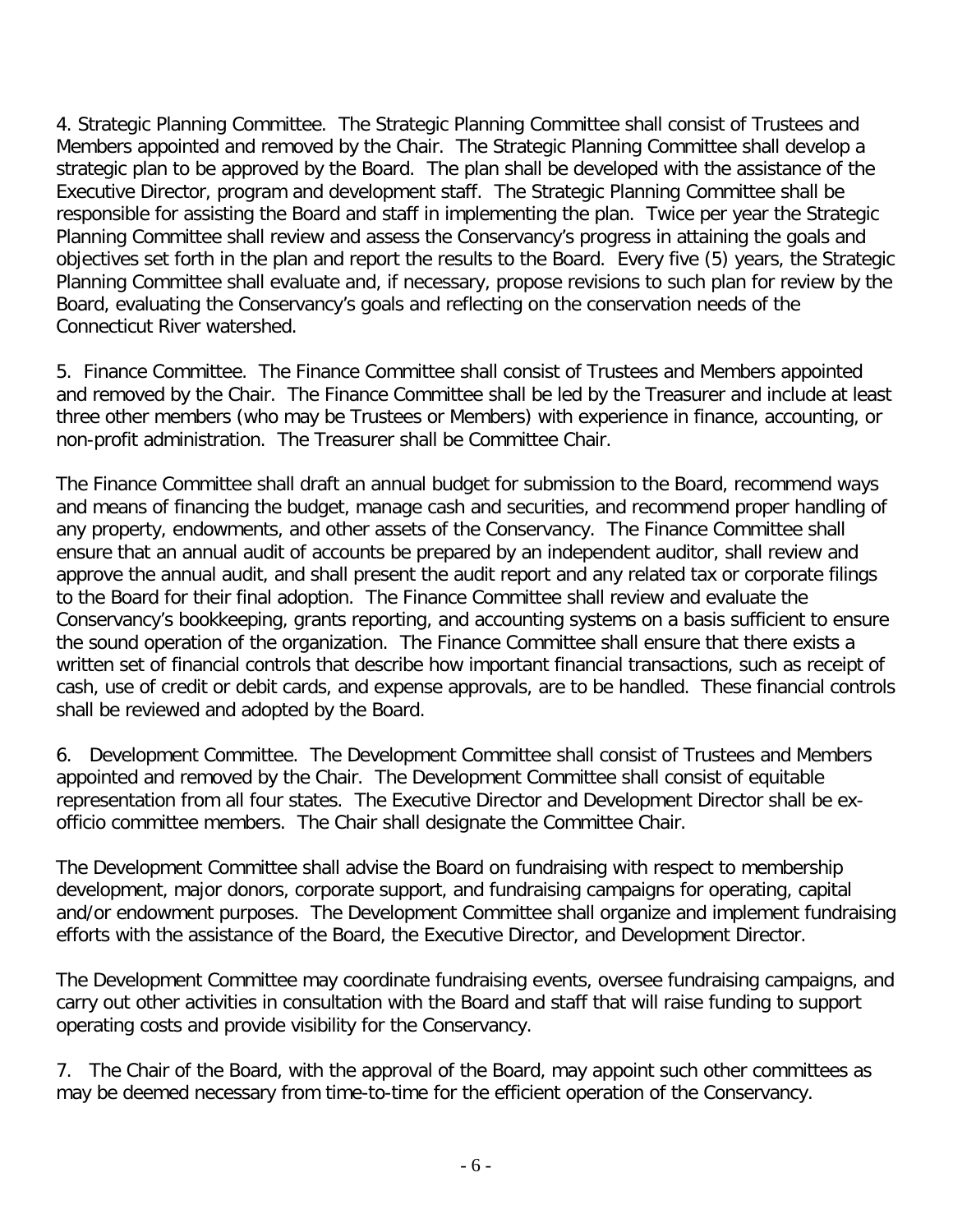### ARTICLE VII. PROPERTY OWNERSHIP

1. Acquisition. In carrying out the purposes of the Conservancy as set forth in Article II, the Conservancy may acquire by gift, purchase, lease, or otherwise, real and personal property, both tangible and intangible, within the Connecticut River Watershed, including but not limited to: water resources, marshland, swamps, woodlands, farmlands and open spaces, and the plant and animal life therein; and engage in the preservation of unique historical and scenic sites.

2. Disposal. Lands or interests in land acquired by the Conservancy to hold in perpetuity for the benefit of the Connecticut River watershed and its inhabitants may only be transferred to a public or private entity whose mission and activities support the conservation purposes of the property held by the Conservancy. Other lands and property having no permanent conservation restriction and donated to the Conservancy to support its programs may be sold, traded, or otherwise disposed of upon a resolution adopted by the Board.

### ARTICLE IX. FISCAL SPONSORSHIP & AFFILIATION

As it is in the interests of the Conservancy to foster and support the environmental conservation activities of local watershed or river organizations, ad hoc organizations or groups of citizens in the watershed, the Conservancy may serve as nonprofit fiscal sponsor on a temporary basis while such a group secures its own tax-exempt status or carries out a specific project or activity. Any such sponsorship must have the prior approval of the Board and be in keeping with oversight procedures and the terms of the contract that shall include the fees to be charged for the sponsorship services provided. The standard fiscal sponsorship contract shall be approved and from time to time updated by the Board. The Conservancy may also establish affiliations or other forms of cooperative associations that allow the Conservancy to provide development, membership, or administrative support to locally-based organizations with a similar mission.

# ARTICLE X. RESTRICTED FUNDS

1. The Conservancy is authorized to hold and manage restricted funds for the purposes of supporting the long term financial viability of the organization. Funds held or established for a specific purpose either by bequest, donation, or Board vote are deemed to be "restricted funds" and may only be used for their intended purpose and for directly related operating expenses.

2. The Treasurer shall report to the membership at the Annual Meeting on all restricted funds, including their total value at the end of the most recent fiscal year and any outstanding borrowing from restricted funds for program purposes.

### ARTICLE XI. DISSOLUTION

1. Upon any dissolution of the Conservancy, all assets over and above the existing obligations plus expenses of dissolving the Conservancy shall be transferred to one or more nonprofit corporations, funds or foundations selected by a majority of the then existing Board on the basis of their competence and purpose to utilize those assets in accordance with the original intent for which the assets were acquired and for which this Conservancy is organized. The recipients and/or transferees